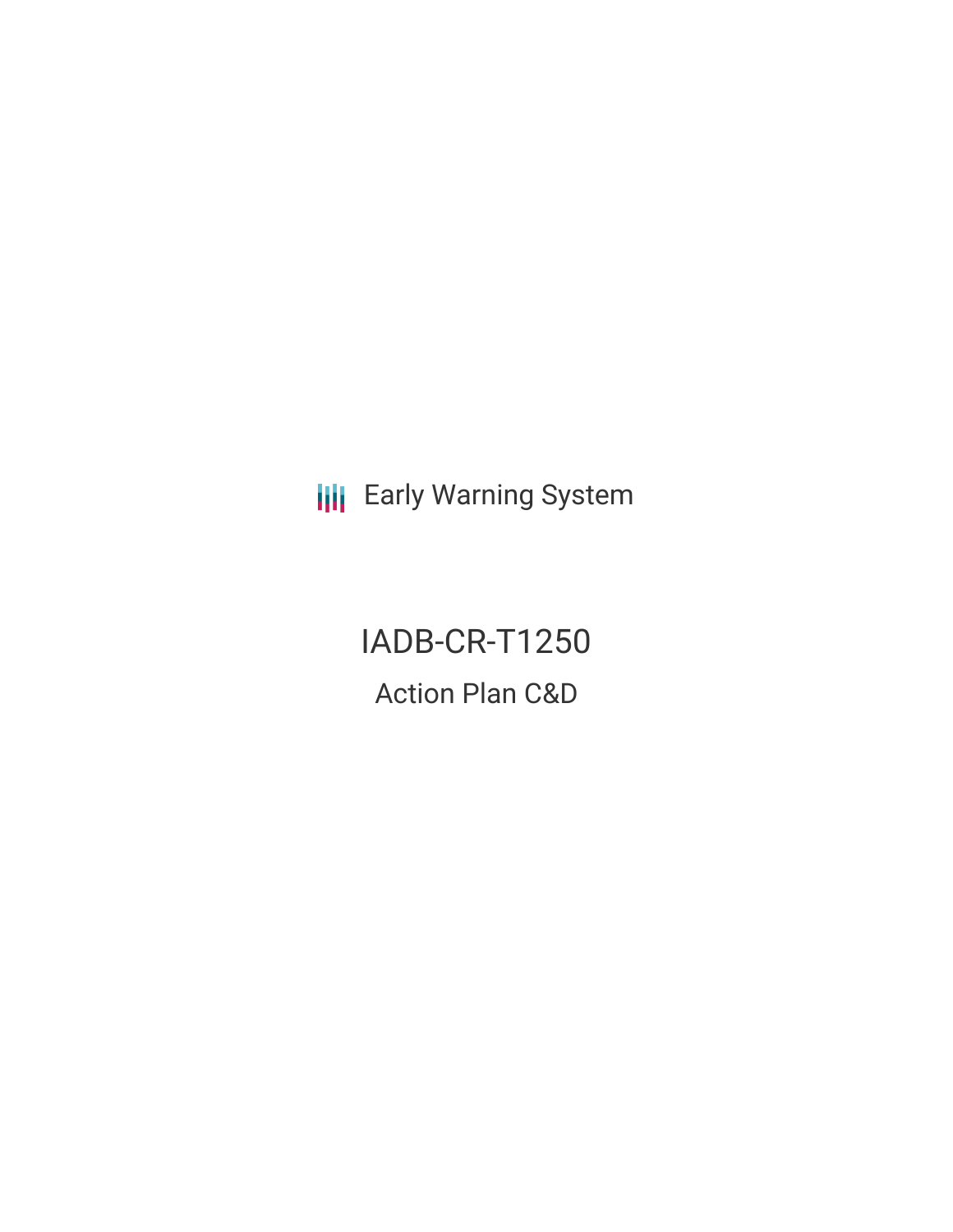

# **Quick Facts**

| <b>Countries</b>               | Costa Rica                             |
|--------------------------------|----------------------------------------|
| <b>Financial Institutions</b>  | Inter-American Development Bank (IADB) |
| <b>Status</b>                  | Active                                 |
| <b>Bank Risk Rating</b>        | C                                      |
| <b>Voting Date</b>             | 2022-01-03                             |
| <b>Sectors</b>                 | <b>Technical Cooperation</b>           |
| <b>Investment Type(s)</b>      | <b>Advisory Services</b>               |
| <b>Investment Amount (USD)</b> | $$0.33$ million                        |
| <b>Project Cost (USD)</b>      | $$0.33$ million                        |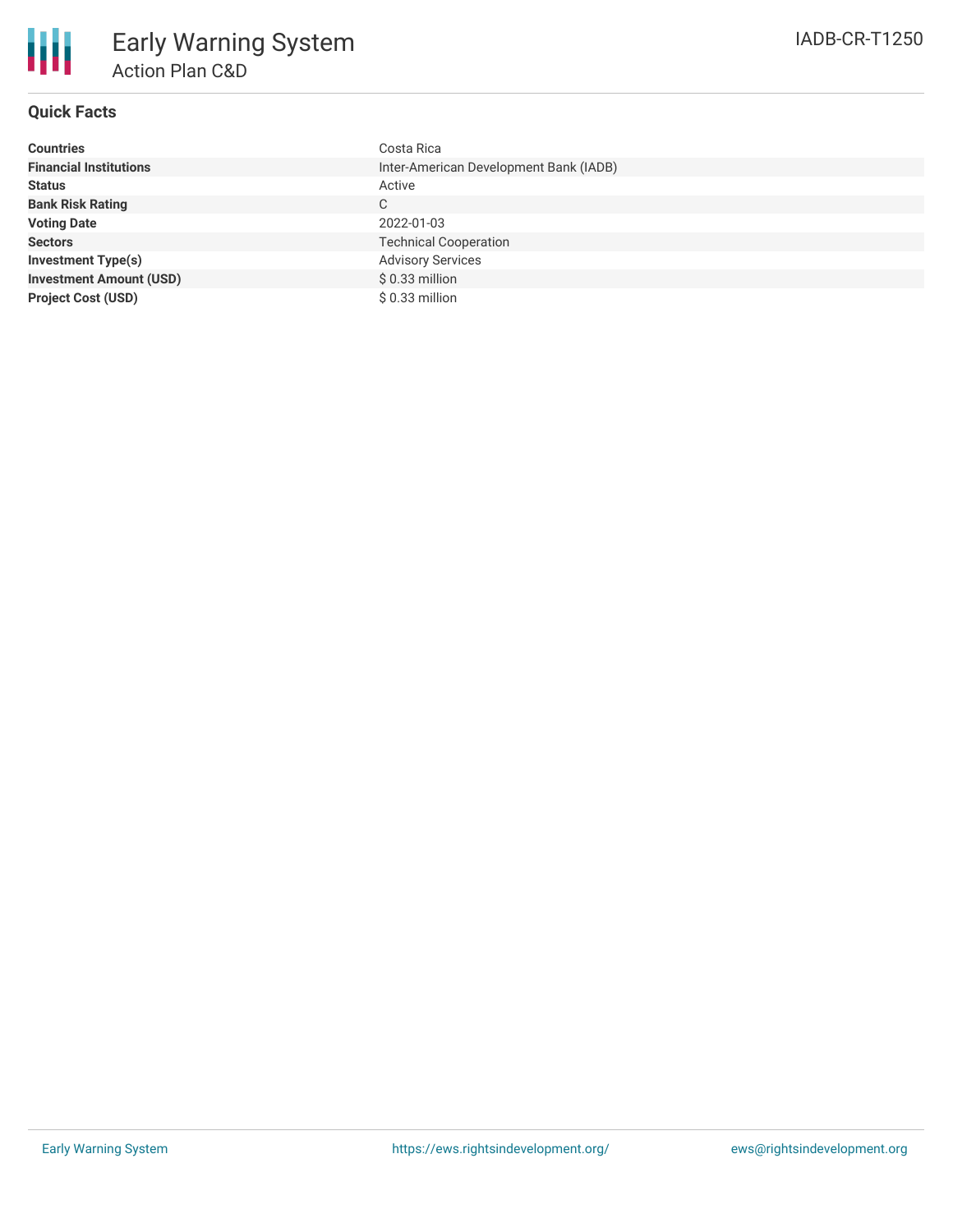# **Project Description**

Action Plan C&D;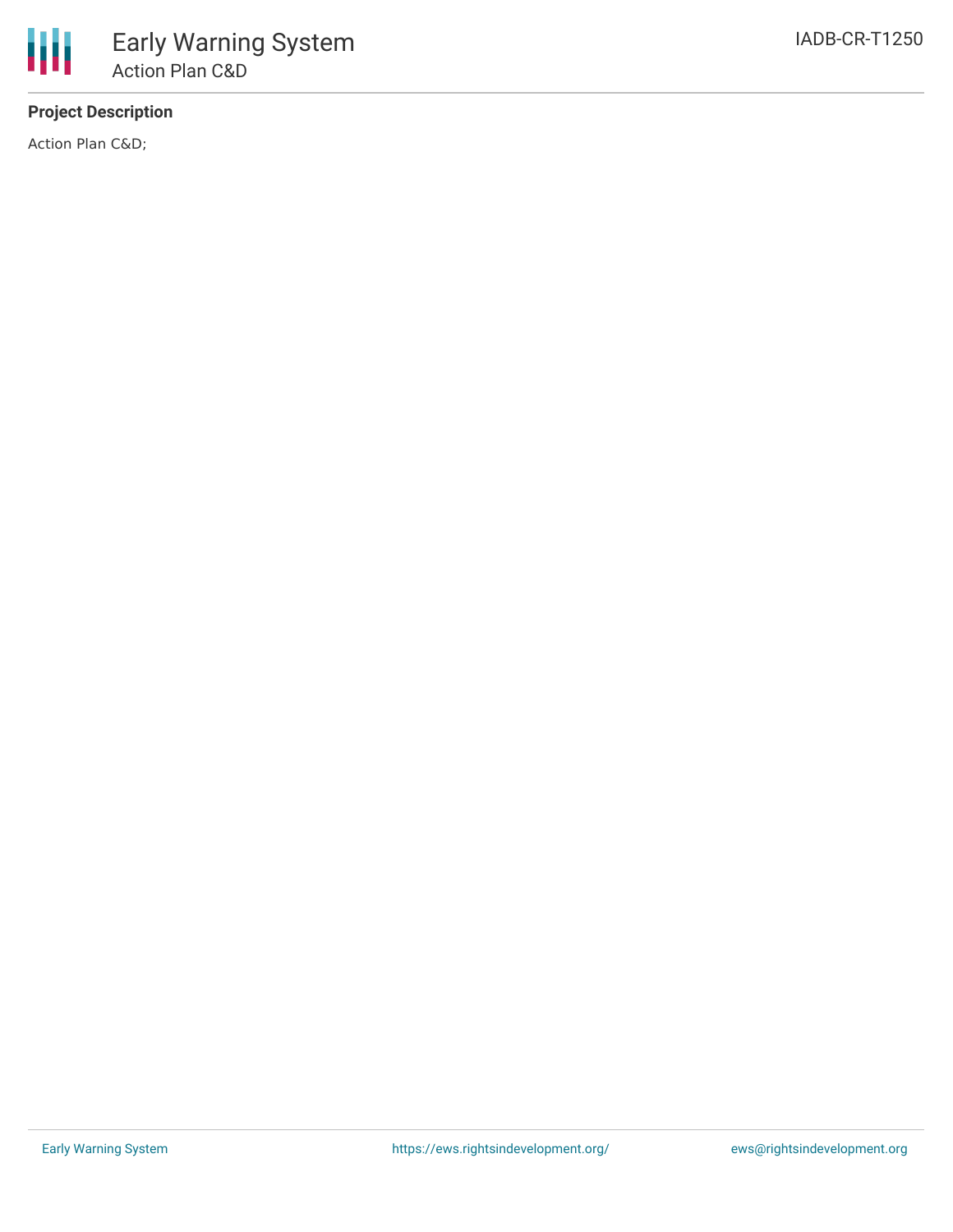## **Investment Description**

• Inter-American Development Bank (IADB)